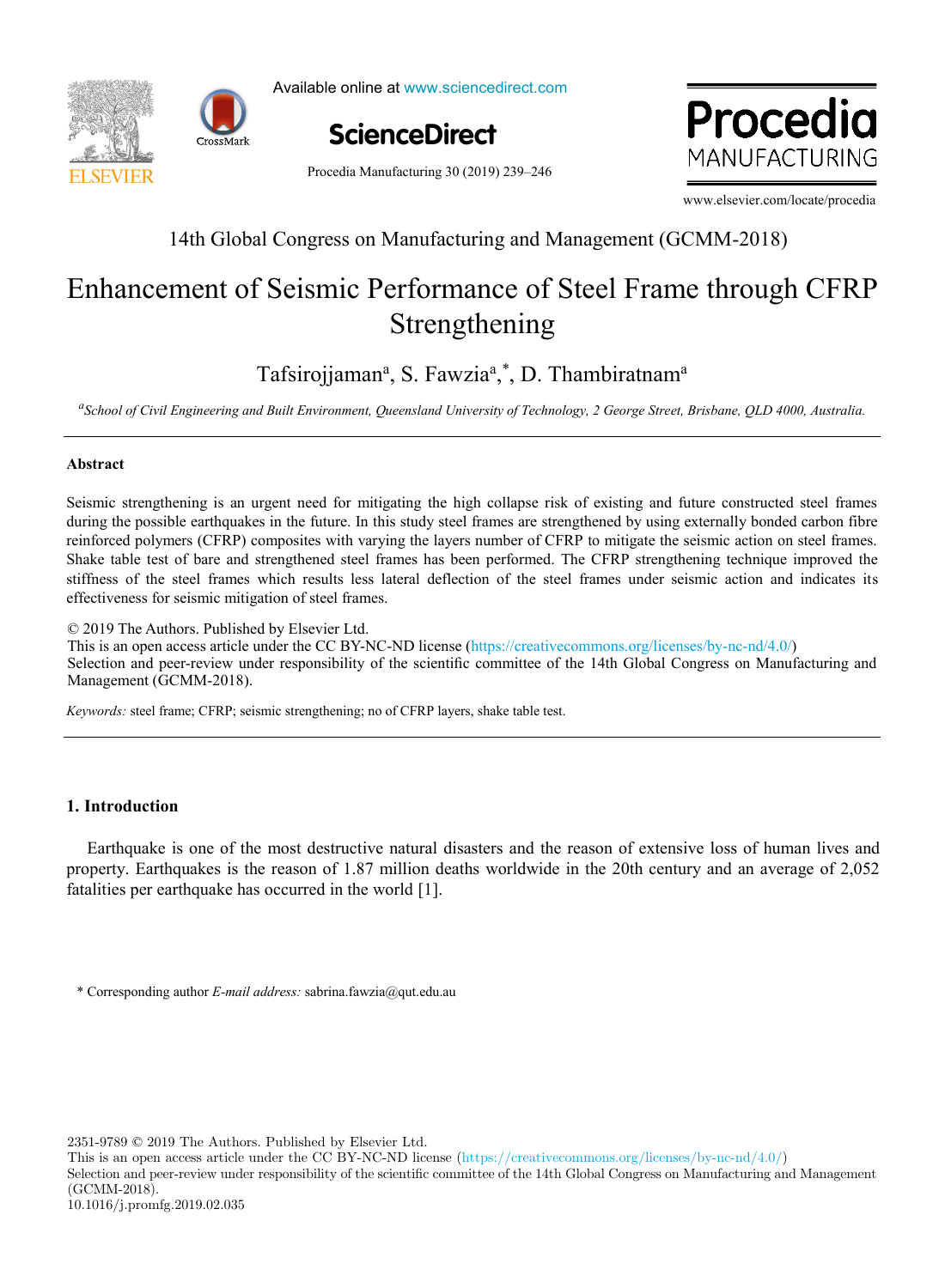Steel frames are becoming very popular in building construction and are widely used in high seismic risk area all over the world [2]. However, in the recent major earthquakes, fracture and brittle failure of welded beam-column joints have occurred [3] [4]. In the Northridge earthquake in 1994, welded beam–column connections had been damaged mostly. From the surveyed structures, at least one welded connection of around 70% of the floors were seriously damaged, whereas only 25% of the connections with no damage. 20% of the surveyed building frames had more than 40% damaged connections [3]. In an early study, three main failure modes in the steel welded beamcolumn connection has been found namely, flange-Heat Affected Zone, fracture of flange-weld and flange buckling with percentages of 43%, 27% and 16% respectively [4].

Steel moment connections require high strength and ductility to mitigate brittle fracture which is the main failure mode of steel moment connections and [5]. In common practice existing members are welded by steel cover plates for rehabilitation and seismic strengthening of steel connections [6]. But corrosion and fatigue damages can be initiated for welding by steel cover plates [7] as well as it is very difficult task. Carbon fibre reinforced polymer (CFRP) composites are a good alternative to overcome these limitations and have many other advantages (e.g. high tensile strength and strength-weight ratio [8], resistance to corrosion [9] etc.). Externally bonded CFRP reinforcement technique is very effective to improve the ultimate load carrying capacity, impact resistance capacity [10] and stiffness of the beam–column connections [11]. This is an established solution towards improving the strength and stiffness characteristics of beam-column connections [12]. Hence, the purpose of that is to mitigation of seismic action on steel frame by CFRP wrapping.

Seismic mitigation of structure is normally carried out based on two generic theoretical considerations. First one is resonance, which means to move the fundamental natural frequency of the structure from the outside of the dominant frequencies range of common earthquakes. After CFRP wrapping the structure will stiffer and therefore fundamental natural frequency will shift outside from the dominant frequencies range of earthquakes. The second theoretical considerations are plastic hinge within strong column-weak beam concept: The second theoretical basis for CFRP wrapping is to prevent the formation of plastic hinge at beam-column junctions during the potential failure if any. The CFRP wrapping therefore must enable to form the potential plastic hinge, if any, to occur on the beam, but at a location away from beam column junctions. As the stiffness of the frames has been enhanced after CFRP wrapping, in the general result displacements has been reduced based on the second generic theoretical considerations.

This study focuses on preliminary experimental investigation on the effects of CFRP strengthening of small scale two-story one-bay steel frames subjected to seismic action. The beam–column connections are treated as the most critical area in a moment resisting frame. In this study, the simpler form of harmonic excitation is used to represent seismic action [13]. The number of layers of CFRP has been varied to investigate its effects on the amount of deflection reduction.

#### **2. Experimental Program**

#### *2.1. Materials*

Steel Frames are constructed by using hot rolled structural steel of grade 300PLUS supplied by OneSteel Limited, Brisbane, Australia. The flat steel plate used as slab and the flat steel bar used as column were manufactured as per AS/NZS 3678:2011 [14] and AS/NZS 3679.1:2010 [15] respectively. The mechanical properties of the steel are listed in Table 1 and obtained from the manufacturer.

| ruote 1. maailmeen properties |       |             |          |
|-------------------------------|-------|-------------|----------|
| Property                      | Steel | <b>CFRP</b> | Adhesive |
| Density $(kg/m3)$             | 7850  | 1700        |          |
| Elastic modulus (GPa)         | 200   | 125         | 2.028    |
| Tensile strength (MPa)        |       | 3800        | 25       |
| Poisson's ratio               | 0.25  | 0.28        | 0.32     |

Table 1: Material properties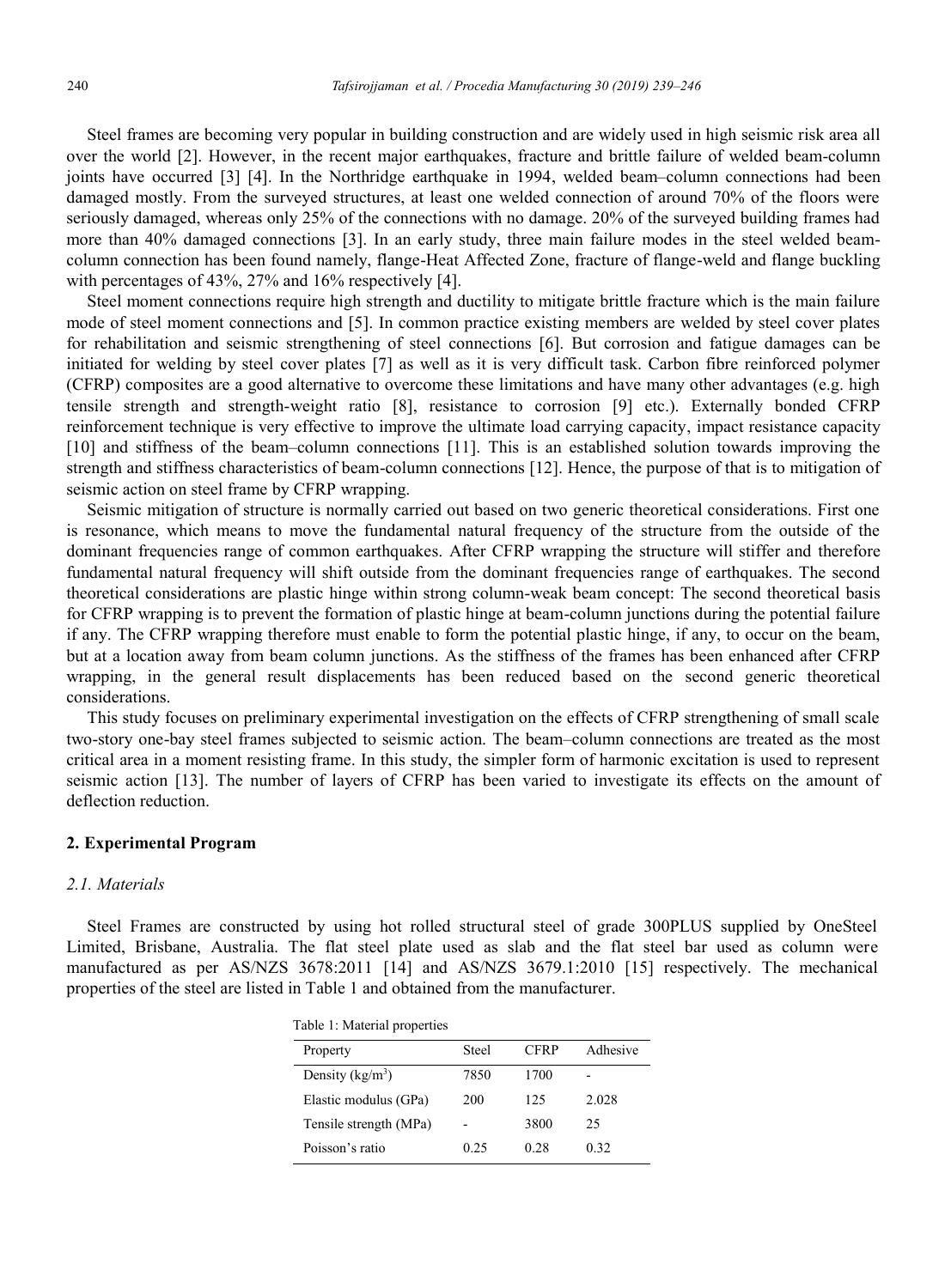For seismic strengthening normal modulus CFRP composites sheets with epoxy adhesive has been used in this study. Unidirectional CF130 of nominal thickness and fibre weight 0.176 mm 300  $g/m^2$  respectively was used as CFRP composite. The. MBrace saturant of two-part epoxy resin was used as adhesive. CFRP composites sheets and epoxy adhesive were supplied by BASF construction chemicals, Brisbane, Australia. The CFRP and adhesive mechanical properties are shown in Table 1 and obtained from the one of the Authors previous study [16].

### *2.2. Test Specimens and Retrofitting Schemes*

Design and Manufacturing Centre (DMC) of Queensland University of Technology (QUT) were manufactured the four steel frames for the testing as per AS/NZS 5131:2016 [17]. The models were of a small-scale by considering the limitations of the shake table and the Laser Displacement Sensor (LDS) for measuring deflection (must be less than 30 mm) and the models should fit onto the shake table. The first frame remained unstrengthen used as the bare control specimen and denoted as BF. The second frame had strengthened by applying one layer of CFRP in the critical regions of steel frame and denoted as SF1, the third frame had strengthened by two layers of CFRP (the second layer applied directly over the top of the first layer) and denoted as SF2 and the fourth frame had strengthened by applying one layer and two layers of CFRP in the column and plate of specimen respectively and denotes as SF4. All frames were two story frames with one bay of span length 200 mm in both direction and the story height of both bottom and top storeys were 300 mm. The cross section of the column was 10-mm×3 mm and the thickness of the steel plate used as slab was 1.2 mm. The critical connections regions of the frames have been wrapped by CFRP, across 100 mm from the connections, both above and below the column and across an area of 70x70mm from the connections on the top and bottom of the plate. Figure 1(a) shows the dimensions of the bare specimen, Figure 1(b) shows the CFRP wrapping scheme and Figure 1(c) is a photo of the four prepared specimens that were tested.

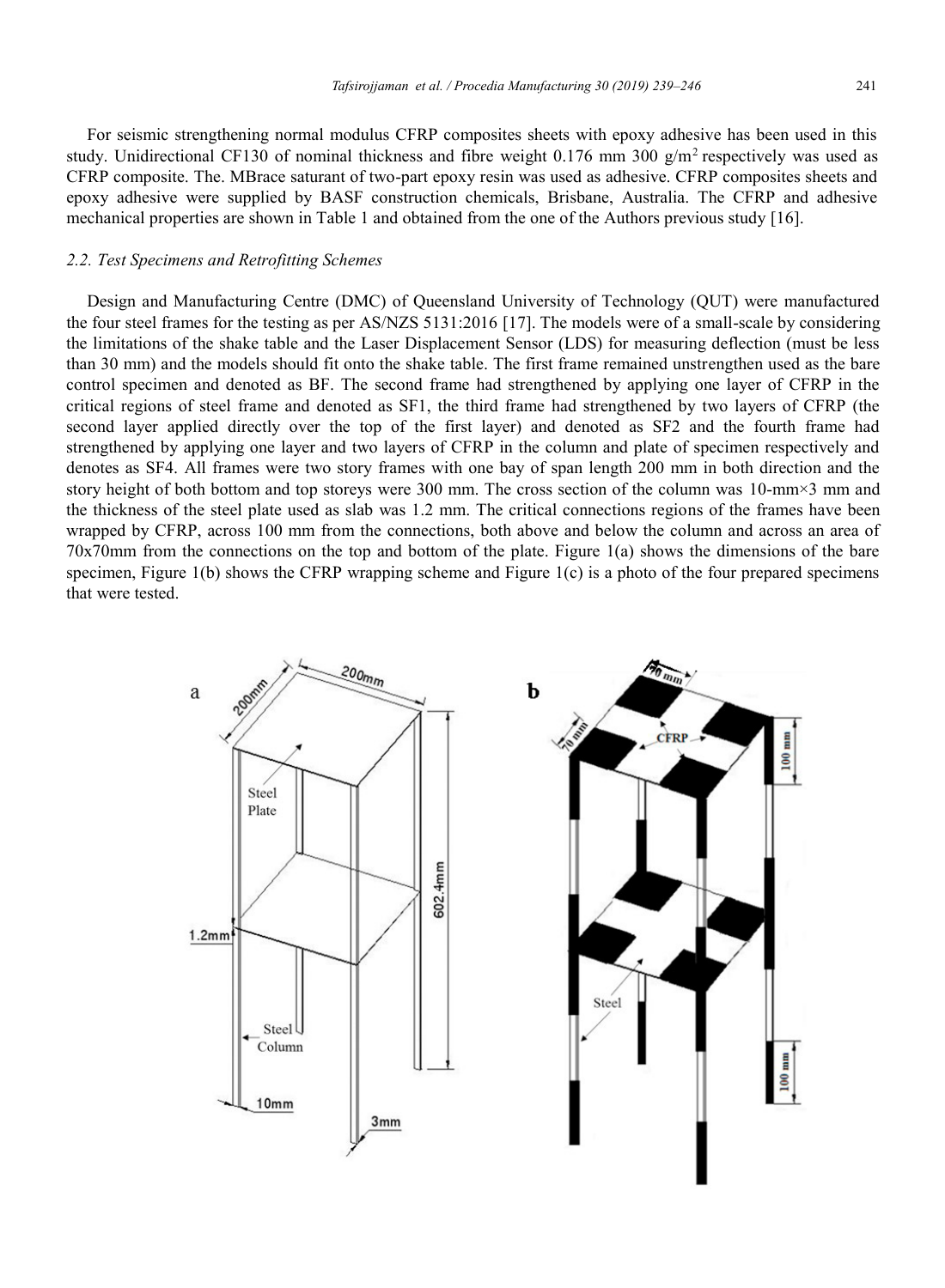

Fig. 1. Details of Specimens (a) dimensions of the bare specimen (b) CFRP wrapping scheme (c) prepared specimens for testing

### *2.3. Specimen Preparation and Strengthening Process*

The first and one of the most important stage of the CFRP strengthening process is Surface preparation which needs to ensure appropriate bonding between the steel substrate and CFRP sheet. Sandblasting technique, to remove impurities and obtain a uniform surface [18], has been used to prepare the wrapped surface of the steel frames. Sandblasting was done by using a granite abrasive system and the average grit size was 0.425 mm in the DMC of QUT. The sandblasted specimens were cleaned with acetone to remove dust particles and week layers [19]. MBrace 3500 primer has been applied in the cleaned sandblasted specimens before applying adhesive. First the two part of primer of MBrace 3500 mixed properly and applied on the surface of the specimens with brush. After 1 h curing, the two-part epoxy adhesive has been applied. The two part of epoxy (Part A and Part B) adhesive were mixed around 5 min for getting a homogeneous mixer and the mix was applied on the top of primer-coated steel surface. The CFRP sheets were trimmed based on the wrapped area and CFRP orientation. The wrapped CFRP sheets were rib rolled to remove entrapped air bubbles and obtain a uniform epoxy/CFRP laminate thickness by using an appropriate rib roller in the direction of CFRP fibres. Rib rolling was performed until the CFRP fabrics were completely saturated to ensure bleeding of adhesive through the laminates. Through this process, a composite epoxy/CFRP plate will be formed after curing the specimens. The wrapping process was carried out within the pot life of the adhesive, so that workability of the epoxy resin could be used effectively before becoming hardened. In case of multilayer strengthening, the second layer was wrapped consecutively following the same method as the first layer. The multilayer wrapping process was completed on the wet surface of first wrapped layer; thus, after curing, they act as a single composite plate of epoxy/CFRP laminate. Wrapping the specimens with masking tape immediately after the strengthening work has been done, which is very effective for preventing premature debonding and getting a uniform thickness of CFRP/epoxy laminate through the length of wrapping [20]. The masking tape was removed from the specimens after 24 hours of curing. Then the specimens were cured again for at least 2 weeks before the testing [21].

#### *2.4. Test Setup and Instrumentations*

A uniaxial shaker table in the Banyo Pilot Plant Precinct of QUT, Australia has been used for shake table test. The size of shaker table is  $1.5 \text{ m} \times 1.5 \text{ m}$  which has 1000 Kg limitation of test specimens weight. The maximum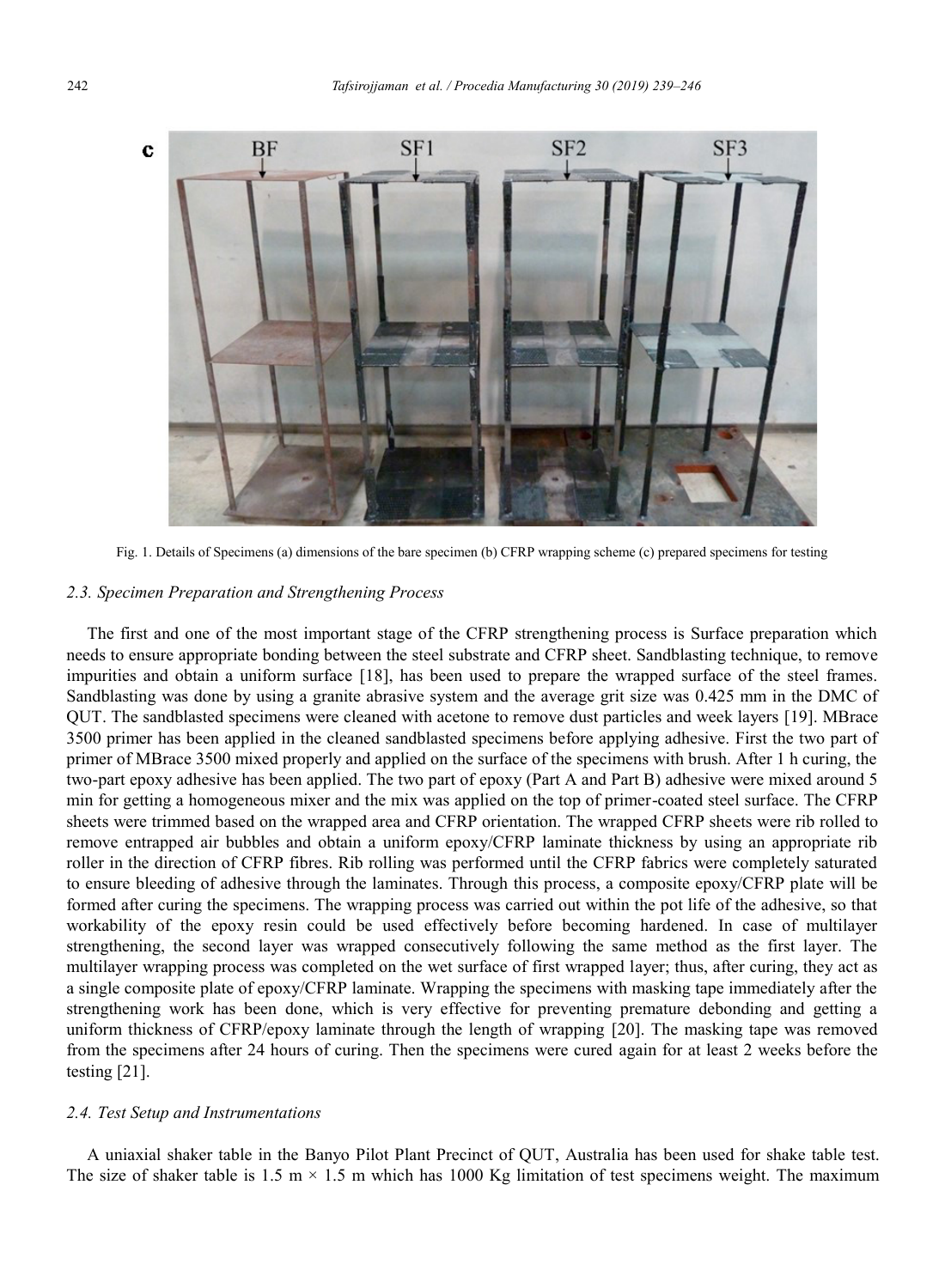displacement and acceleration capacities are  $\pm$ 75 mm and 1.0g respectively in the one horizontal direction. The time histories responses of the steel frames were observed by the shake table testing. The displacements of the base plate, the tip first level and the tip second level i.e. tip of the structure were measured by positioning three laser displacement sensors (LDS). The displacement measurement capacity of used LDSs is up to 0.001 mm accurately for a 200 Hz maximum frequency. These LDSs were attached in a rigid frame (fixed with the ground) to measure the relative displacements from the ground. To verify the accuracy of the input acceleration an accelerometer sensor was attached on the base plate of the shaker table and a good validation was observed. The layout of the LDS, accelerometer sensor and experimental setup are shown in Figure 2. All test data was recorded simultaneously by using a data acquisition system.



Fig. 2. Experimental set-up

Considering the displacement limits of the shake table and the natural frequency of steel frame model, an ideal sinusoidal wave with 10 mm amplitude and 5 Hz frequency was used as seismic action, as derived below [22]:

$$
Acceleration = A \times \left(\frac{2\pi}{T}\right)^2 \times \sin\left(\frac{2\pi t}{T}\right)
$$

Where; Amplitude, A = 10 mm, Time step = 0.01s, Period, T = 
$$
\frac{1}{Frequency_{\text{f}}} = 0.2
$$

A steel plate of high strength was placed over the base plate of the frame, shown in figure, and bolted to the base plate of the shaker table, simulating the frames being fixed with the ground. The LDSs had been calibrated after fixing the frames with the shaker table. Then the horizontal acceleration had been applied along the weaker axis of the specimen for 10 seconds through a hydraulic jack. The remaining frames were tested by following the same process. The frames were tested for investigating the capability of CFRP strengthening to minimise lateral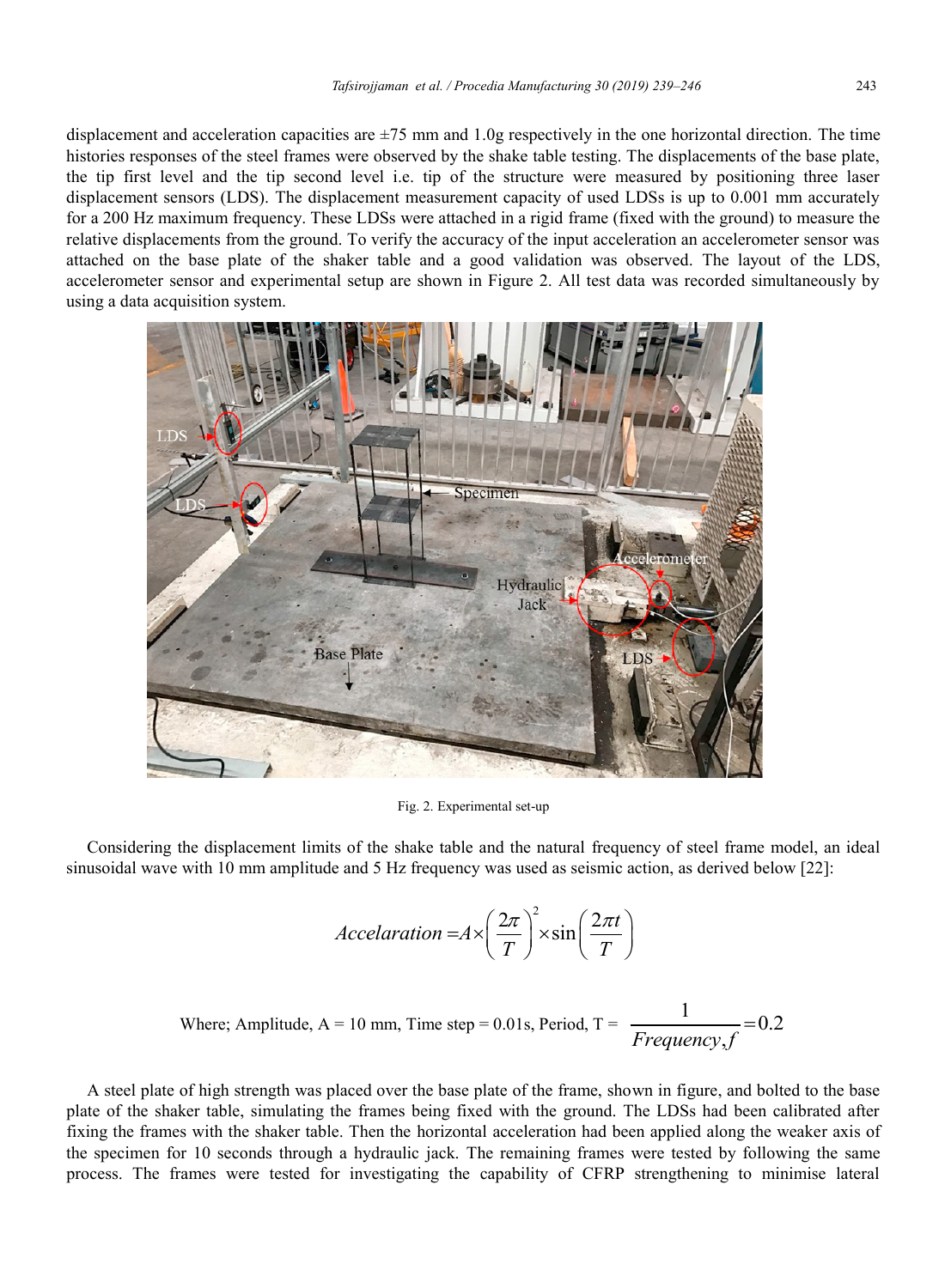deflection, not for failure.

## **3. Results**

The top lateral deflection is the single most important parameter to evaluate the seismic behaviour of a steel frame structure [23]. The time-top lateral displacement responses curves of the bare and strengthened steel frames are shown in Figures 3-6. Figure 7 shows the comparisons of the maximum lateral displacements at each floor level of the bare and strengthened frames from the shake table testing.



Fig. 3. The top lateral displacements of bare specimens



Fig. 4. The top lateral displacements of strengthened frame with 1 layer of CFRP



Fig. 5. The top lateral displacements of strengthened frame with 2 layers of CFRP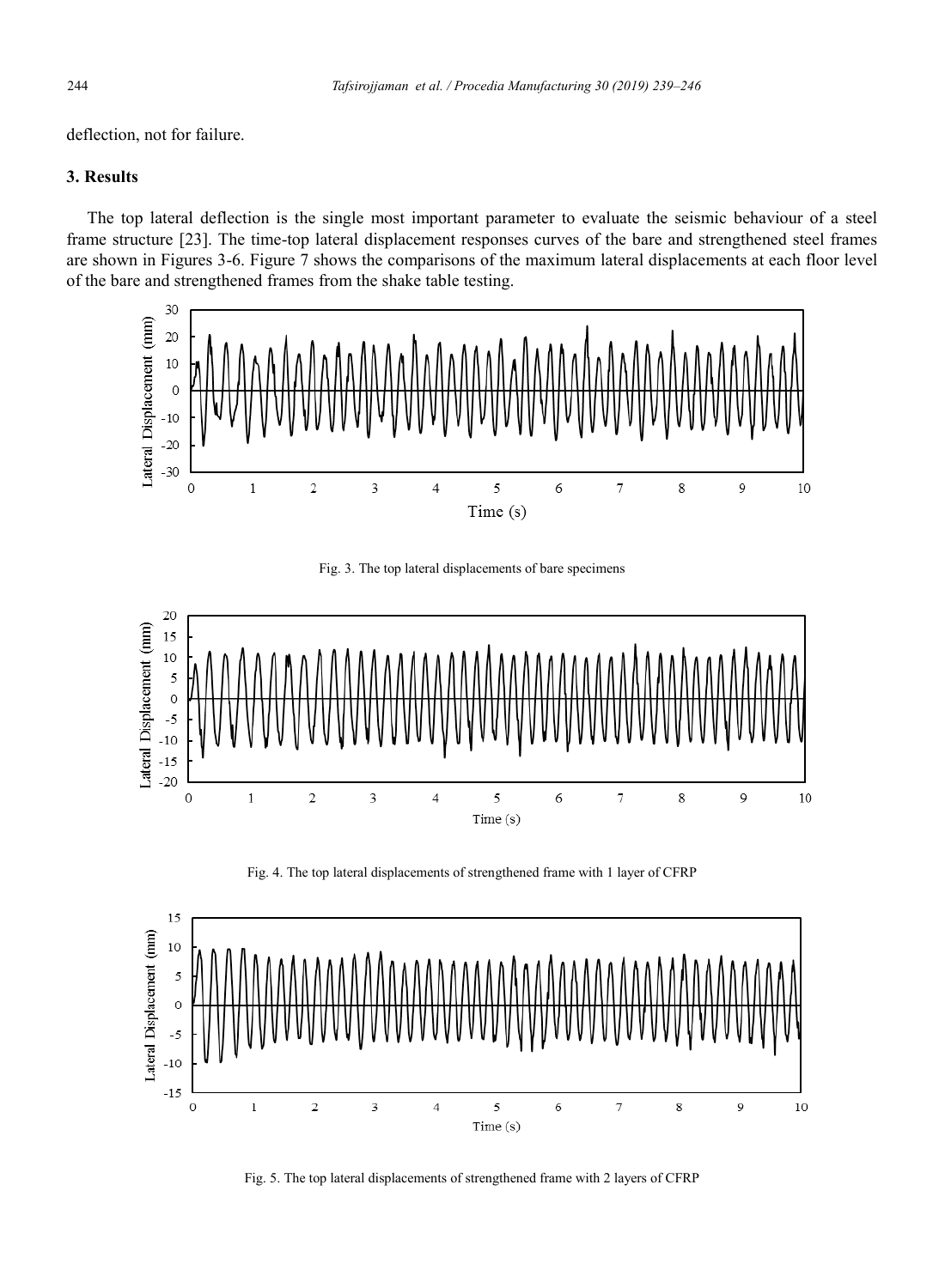

Fig. 6. The top lateral displacements of strengthened frame SF3



Fig. 7. Comparison of maximum lateral displacements at each floor level

After the wrappings the steel frames have strengthened with increasing its rigidity as well as its stiffness and hence its natural frequency based on theoretical considerations (i). From the Figures 3-6, it is clear that the strengthened frames displace far less than the unstrengthen frame due to the CFRP strengthening under seismic action. CFRP wrapping technique has been enhanced the stiffness of the steel frames and the tip lateral deflections of the steel frames strengthened by one layer and two layers of CFRP have been reduced by 41% and 59% respectively based on theoretical considerations (ii), which proves the effectiveness of using CFRP wrapping in steel structures.

#### **4. Conclusions**

The behaviour of CFRP strengthened steel frames subjected to seismic action has been investigated in this paper through experimental testing. From the experimental results it is clear that the CFRP strengthening technique is very effective to enhance the seismic performance of steel frame and improving seismic mitigation capacity of steel frame. CFRP strengthening technique makes the frames stiffer and reduced the lateral displacement under the seismic action. The stiffness of the frames are gradually increased with increase of the no of layer of CFRP composites under the seismic action. Thus, the lateral displacements reduced gradually with the increase of the no of